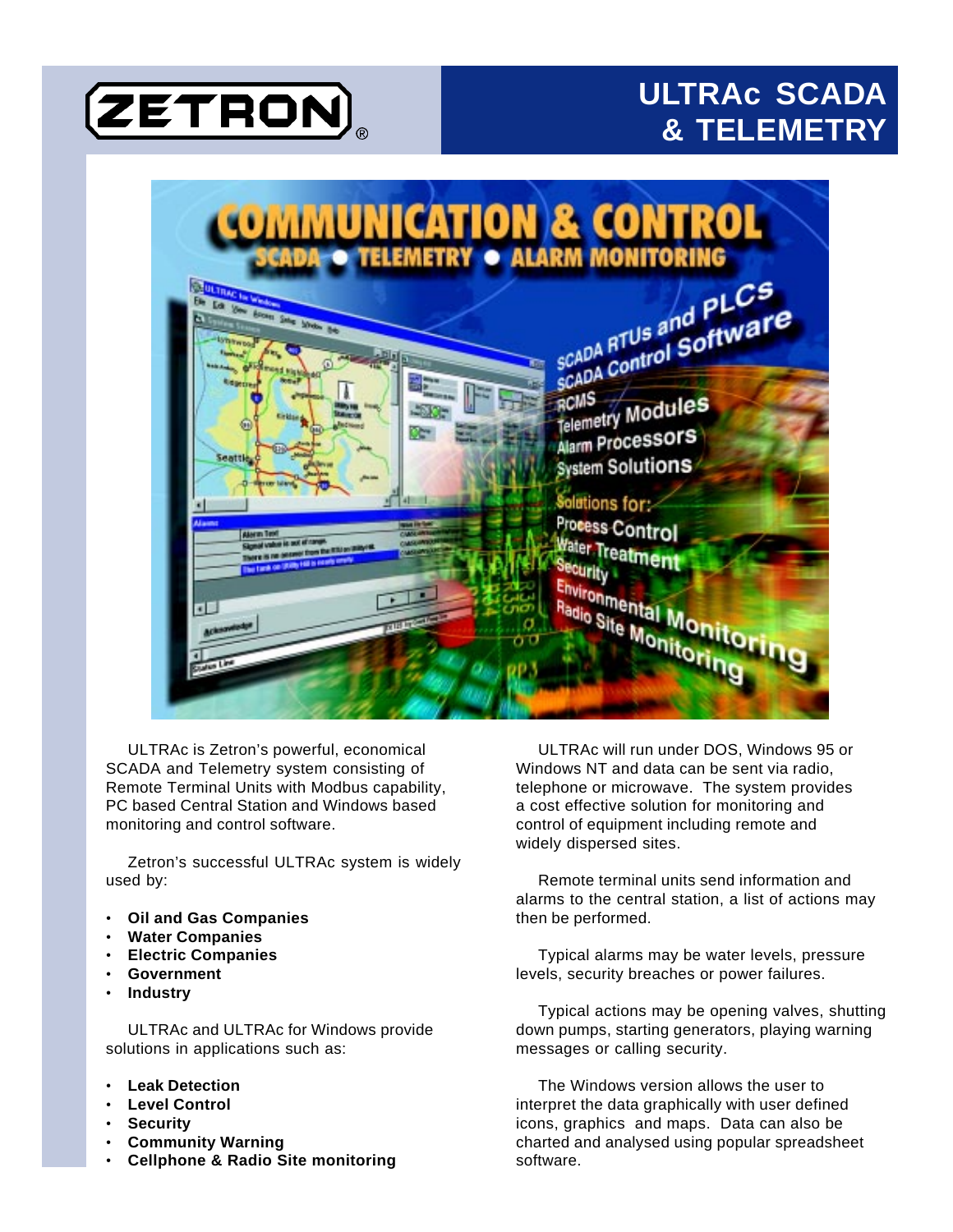# Applications

ULTRAc monitoring and control applications are wide ranging across many industries including:

- Agricultural systems
- Cellphone Sites
- Community Warning Systems
- Environmental Monitoring Systems
- Gas & Electricity Production
- Hydro Power Systems
- **Landfill Sites**
- Remote Oil Fields
- Refrigeration Systems
- RF Sites
- Security Systems
- Solar Power Systems
- Water & Waste Management
- Windfarm Monitoring

Typical actions include:

- Switch Control
- Temperature Control
- Level Control
- **Leak Detection**
- **Flow Control**
- Pressure Control

A Typical ULTRAc system showing remote sites, central control and alerting methods is described below.

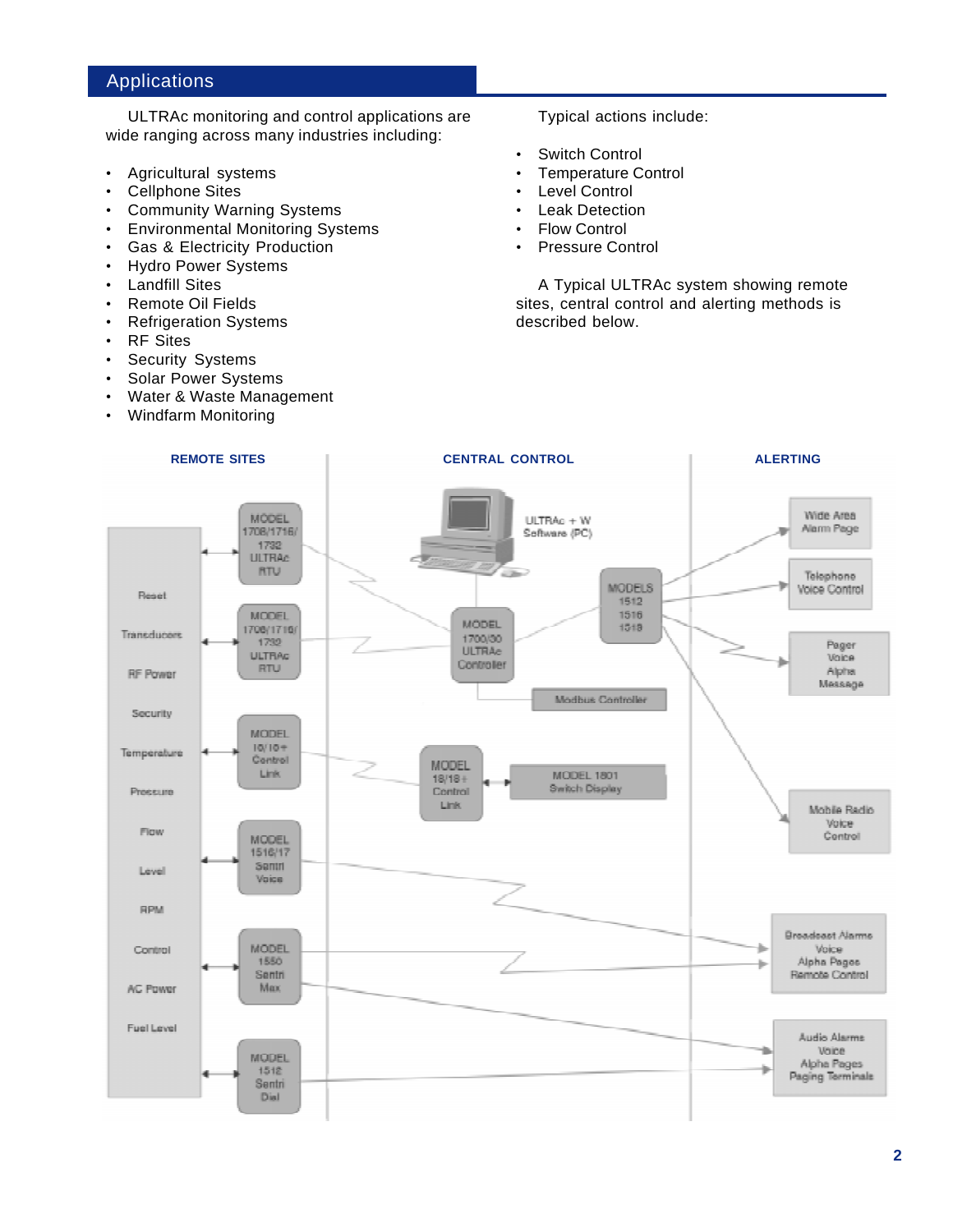# Customer Case Studies

# **Hydro Electric Power**

ULTRAc is used to monitor and control water levels at five remote locations for a power company supplying electricity to 400 communities across an area of more than 30,000 square kilometres.

Zetron Model 18, 18+ and 1804 were also used to create an inexpensive Sub-SCADA system to manage distribution. This system controls pole top switches up to 300 miles away, ensuring a constant supply to rural communities.

# **Landfill Site Management**

This ULTRAc telemetry system monitors level switches, wind direction, rainfall and flow counters. It controls the disposal of 'leachate', the liquid that is generated as rubbish breaks down, the burning off of methane and odour control.

Multiple landfill sites are connected by radio links to a central monitoring site, the ULTRAc software controls the routine polling and generates reports as required.



A large gas transmission system uses ULTRAc to monitor and control multiple compressors at three separate sites. The system means that maintenance personnel can receive instant notification of equipment failures via pagers. ULTRAc is also used to control the emergency shut down devices, instantly by radio control.

Many other real-life case studies are available on the website or by contacting Zetron.





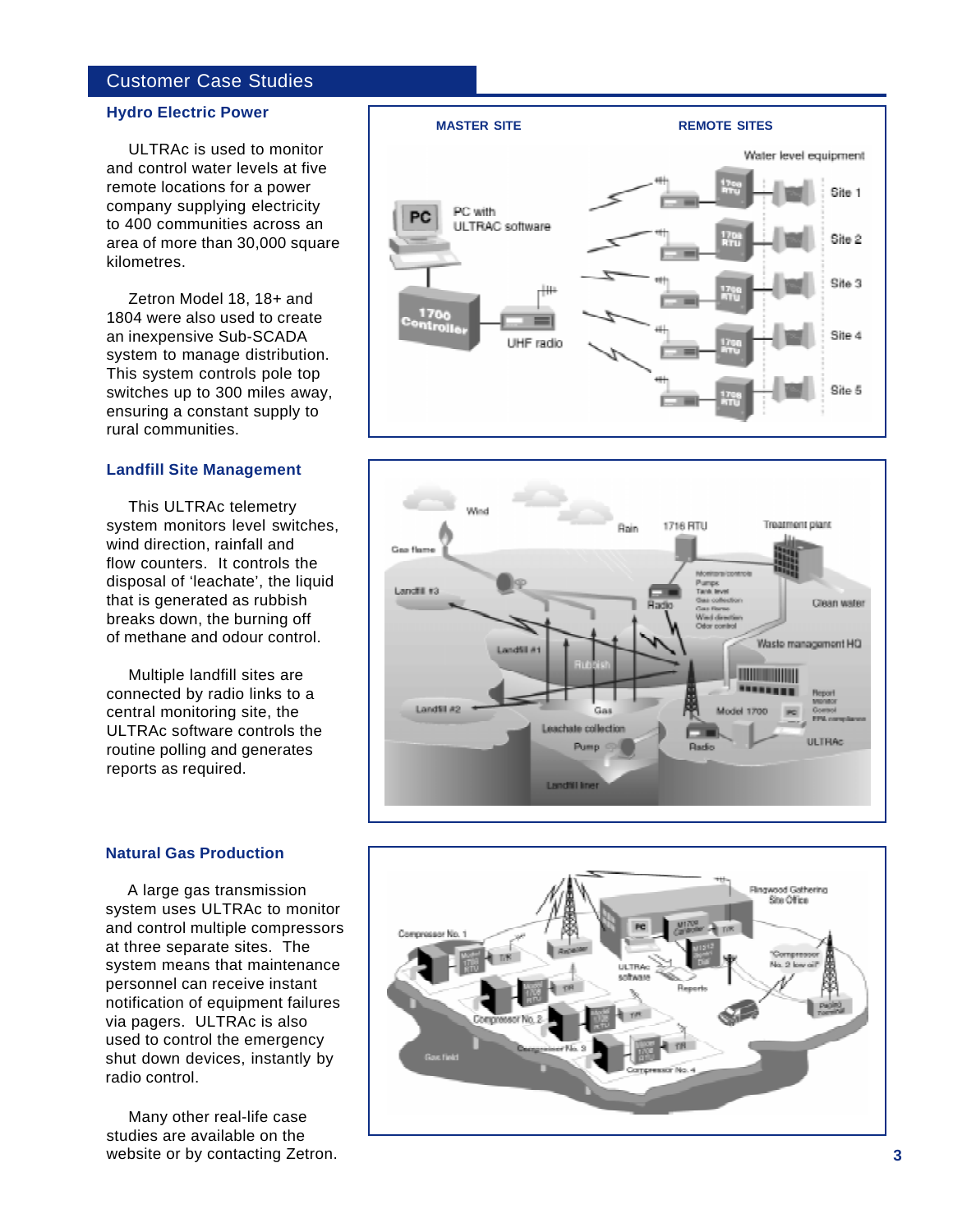# Central Station

# **ULTRAc.W Monitor and Control Software**

ULTRAc.W is a 32 bit application running on Pentium based PCs with at least 8Mb of RAM.

The software performs actions based on information transmitted from the RTU's at remote sites.

Users can log, store, print, analyse, alarm, display and automatically control analogue and digital information from remote sites.

ULTRAc.W features:

- Ease of use via Windows
- Standard Windows features
- Alarm Logging
- Pop Up Alarm Windows
- History Logging
- Paging Via Alarms
- Graphical Representation of Activity
- MS Excel Compatible Data Files
- Ladder Logic Operations on Data
- Hot Keys and Toolbars

# **SYSTEM SCREEN**

The system screen shows at a glance the status of the remote sites and input and output signals of all sites in the system are displayed. Each site entry consists of one or more lines. The first line contains the site name, address, last communication time, last communication status, and alarm status. Additional lines indicate the name and state of the digital inputs and outputs, analogue inputs and outputs, pulse counter and accumulator inputs. Users define site and input/output names.

# **SITE SCREEN**

The site screen displays detailed information about the individual remote location. The upper portion of the display shows the site name, address, last communication time, last communication result, and alarm status. The last communication result will indicate if a communication error has occurred. Analogue values are displayed in bar chart form with sliding indicators and threshold values highlighted. Users can define colours, names, thresholds etc. and manually poll from this display.

# ULTRAc Windows Features

# • **Mouse Interface**

• **System Screen**

The system screen displays all configured sites in the system. It also shows user select names and access level.

• **Hot Key Bar**

The hot key bar allows the operator to go quickly and easily to pre-determined screens that are in frequent use.

# • **Pop Up Dialogue Boxes**

Pop up dialogue boxes enable information to be displayed immediately (such as alarms).

# • **Alarm Screen**

The alarm screen enables all alarms on the system to be viewed.

# • **Alarm Information**

The alarm information shown includes date and time of the alarm, the site name, the alarm name, the alarm input value, up to 500 word description of alarm message.

#### • **File Menu**

Among other functions the file menu allows historic report access, report selected data by action, alarm, discrete, analogue etc.

# • **Access Menu**

Is the menu for the user to log in and out by password. A dialogue box is used to configure the operator name and password.

#### **Site Menu**

Allows the user to poll, or go to a selected site to display the system and current status.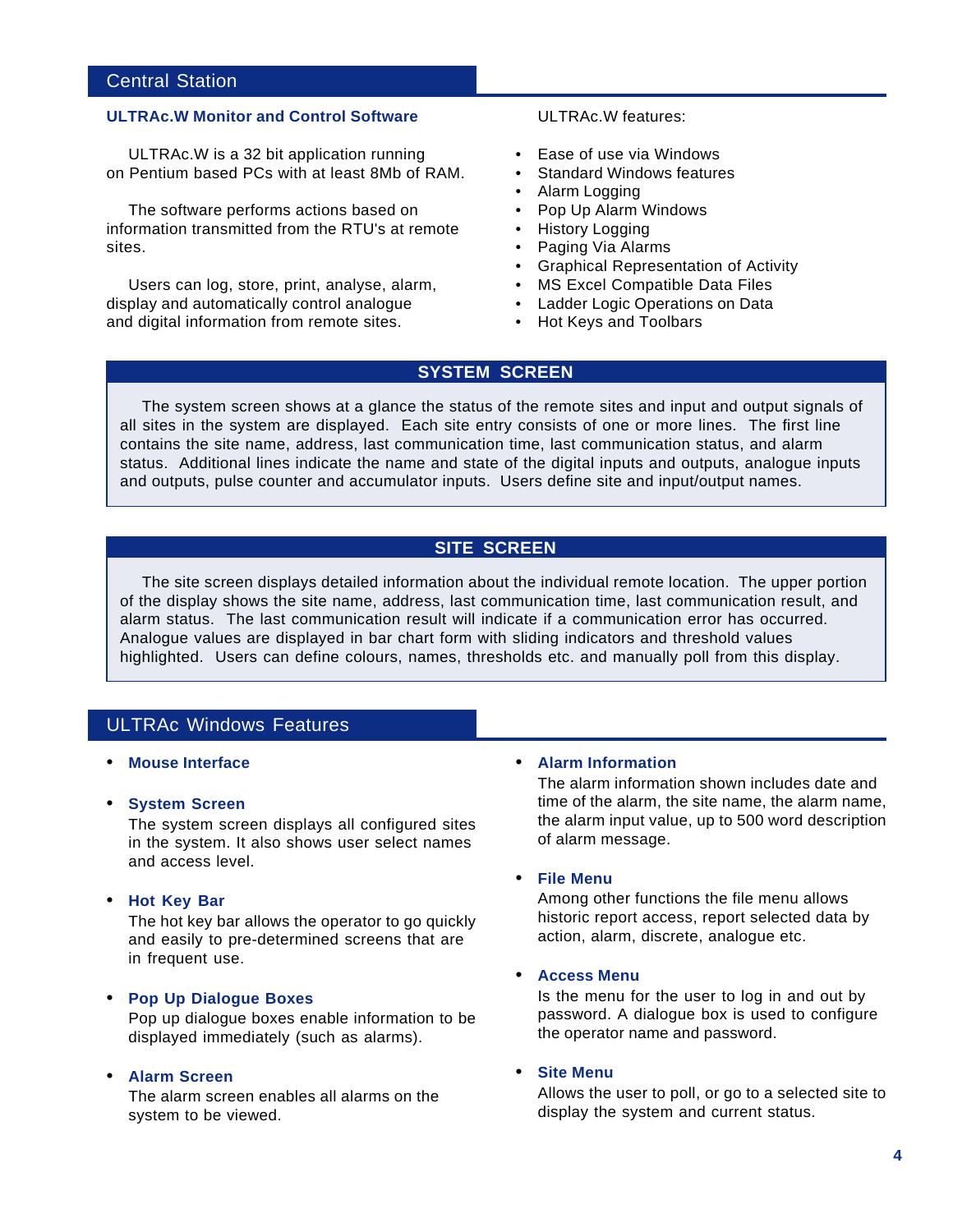#### • **View Menu**

This menu contains options such as to view the closed Multiple Document Interface (MDI) windows including the System Overview Window,site window, history log window, alarm log window, rack window, and logic window, among other options.

# • **Alarm Menu**

Enables alarm acknowledge, delete, find the next alarm, look at the alarm message, and to display the alarms on, off or clear.

# • **Control Menu**

Allows the user to select a specific site, view and control inputs and outputs.

# System Controllers

#### **Controller 1700 for ULTRAc +**

The controller is microprocessor controlled and along with the user's radio link, make up the communications network necessary for remote site monitoring and control. The controller is typically located at a central office and can address 1000+ RTUs. Using the controller and R.T.U.s the user at the central station can control remote equipment and retrieve information from the remote sites.

The controller interfaces directly to a wide variety of two-way radios, conventional or trunking and it is initialised through the RS-232 port which allows the user to change parameters and pattern the unit for each application.

The 1700 controller cannot be used over PSTN.

# **Controller 1730 for ULTRAc W**

The new ULTRAc W system uses the Model 1730 system controller. The 1730 options include a radio interface module, or a dial up interface module for PSTN.

# Remote Terminal Units

There are 3 choices of RTU packaging:

**1** Metal Zetron box (152 mm wide x 254 mm long x 152 mm high). This case has room for 6 modules. With the 2 wide CPU module and choice of radio and telephone module, the user has 3 slots left.

• **Help Menu**

Gives a list of instructions on screen, on how to operate the system.

#### • **Set Up Menu**

This menu allows a user with the correct access code to set up the system or parts of the system, or modify the existing system.

| <b>CONTROLLER FEATURES</b> |      |             |  |  |
|----------------------------|------|-------------|--|--|
|                            | 1700 | 1730        |  |  |
| Digital Inputs             |      | up to $256$ |  |  |
| <b>Digital Outputs</b>     | 4    | up to $256$ |  |  |
| Analogue Inputs            |      | up to $176$ |  |  |
| <b>Analogue Outputs</b>    |      | up to $64$  |  |  |
| <b>Relay Outputs</b>       |      | up to 96    |  |  |
| Modbus                     | yes  | yes         |  |  |

The 1730 features modular circuit boards mounted on brackets that screw onto a metal backplane. Module interconnection is done by ribbon cable within the housing.

Details of the input/output options on the 1700 and 1730 are shown in the table above.

**2** Medium fibreglass 4 x NEMA\* (406 mm 351 x 152 mm) case with 12 slots at the top of the custom backplane and 3 module slots at the bottom. A gelcel battery is placed at the bottom of the case and it is often possible to include a radio.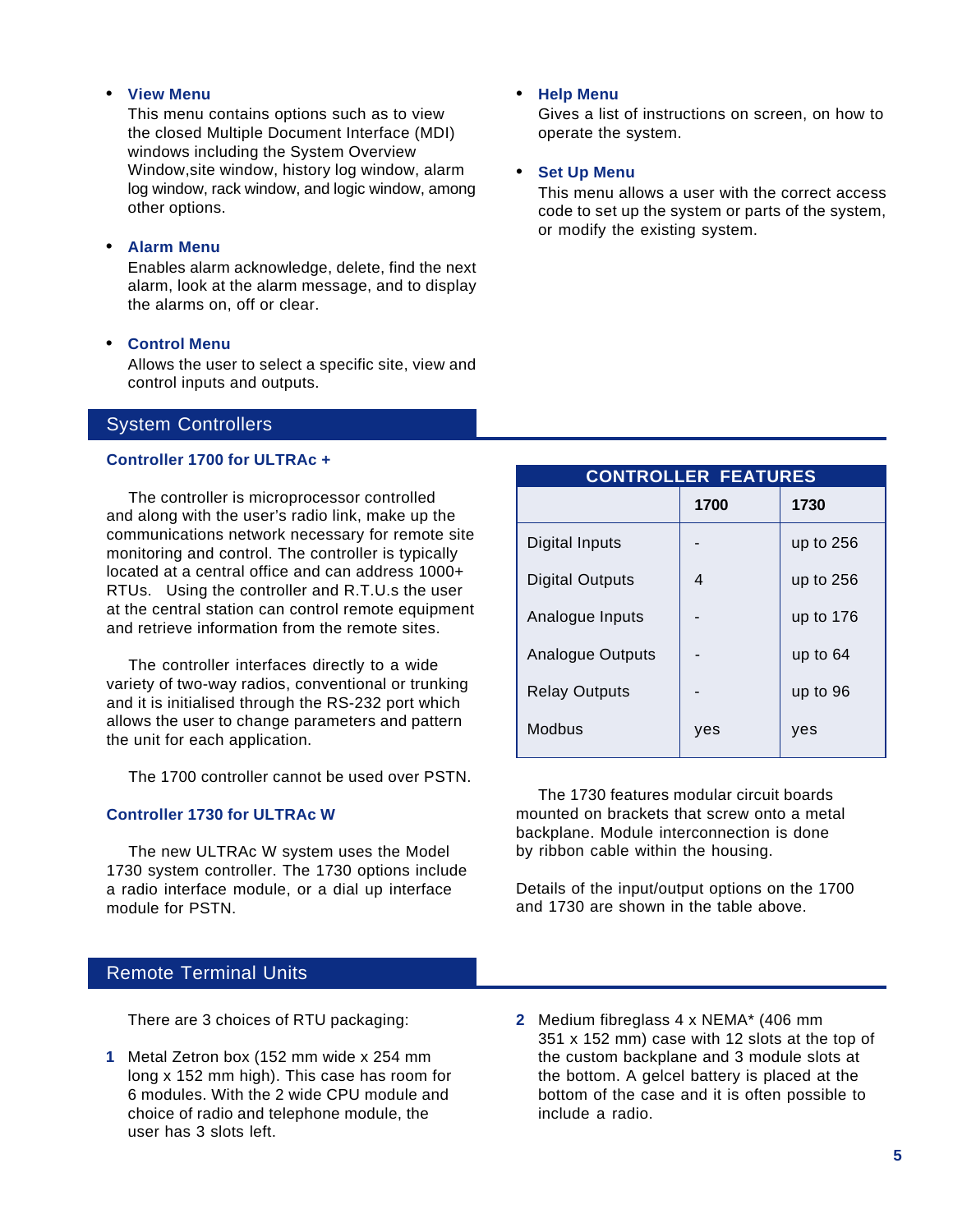**3** Large fibreglass 4 x NEMA\* (508 mm x 584 mm x 203 mm) case with slots for 30 modules. 4 x NEMA is equivalent to BS4590 IP66.

The ULTRAc software will only work with the 1700 controller. The ULTRAc Windows software will only work with the 1735 controller.

# **RTUs 1708 and 1716**

The 1708 and 1716 RTUs are both microprocessor controlled.

The RTUs interface directly to a wide variety of two-way radios, either conventional or trunking. The RTU is designed to convert to remote transducers that can provide dry contact closure to ground, TTL level voltage changes, or 0-5V DC and 4-20 MA.DC for analogue measurements. Other inputs can be provided using front-end signal conditioning modules.

Analogue inputs are not isolated, but if isolation is required front end modules can be used to provide either opto or galvonic isolation.

The 1732 RTU features modular components mounted on a metal backplane and installed in a small metal housing or large 4 X NEMA\* industrial case.

Modular functional boards include: power supply, CPU, radio, phone, digital in, digital out, analogue in, analogue out and relays. Each RTU is expandable to 32 modules with no more than 16 of any type allowed. This configuration allows up to 256 digital inputs (16 per module), up to 256 digital outputs (16 per module), up to 176 analogue inputs (11 per module), up to 64

# System Features

- Report by exception and polling
- Shares existing voice radio channels
- Windows based control software
- Optional Modbus protocol interface
- Modular RTU's and Controller
- Expandable I/O up to 445 points per RTU
- 12 bit analogue to digital converters
- Programmable logic control
- Communicate via, cellular or GSM phone, PSTN, radio, or private wire
- Programmable polling

| <b>RTU FEATURES</b>      |       |       |                |  |
|--------------------------|-------|-------|----------------|--|
|                          | 1708  | 1716  | 1732           |  |
| Digital Inputs           | 8     | 16    | up to256       |  |
| <b>Digital Outputs</b>   | 8     | 16    | up to 256      |  |
| Analogue Inputs          | 4     | 8     | up to 176      |  |
| Analogue Outputs         |       |       | up to 64       |  |
| <b>Relay Outputs</b>     |       |       | up to 96       |  |
| Data Logging             | no    | no    | yes            |  |
| Radio Interface          | yes   | yes   | yes            |  |
| Phone Interface          | no    | no    | yes            |  |
| RS-232 Port              | 1     | 1     | $\overline{2}$ |  |
| Modbus                   | yes   | yes   | yes            |  |
| Remote<br>Programming    | no    | no    | yes            |  |
| <b>Store and Forward</b> | yes   | yes   | yes            |  |
| A/D Convertor            | 8 bit | 8 bit | 12 bit         |  |
| Local Logic              | no    | no    | yes            |  |
| Keypad/Display           | no    | no    | yes            |  |

analogue outputs (4 per module) and up to 96 relays (6 per module).

The system controller comes as standard in the Zetron case.

- Optional voice and page alarm reporting
- High speed accurate wireless data transmission
- Industrial NEMA 4X case
- Power supply and battery backup and charger
- Store and forward
- Use with spread spectrum radios
- Flow totalisation
- All call and group call functions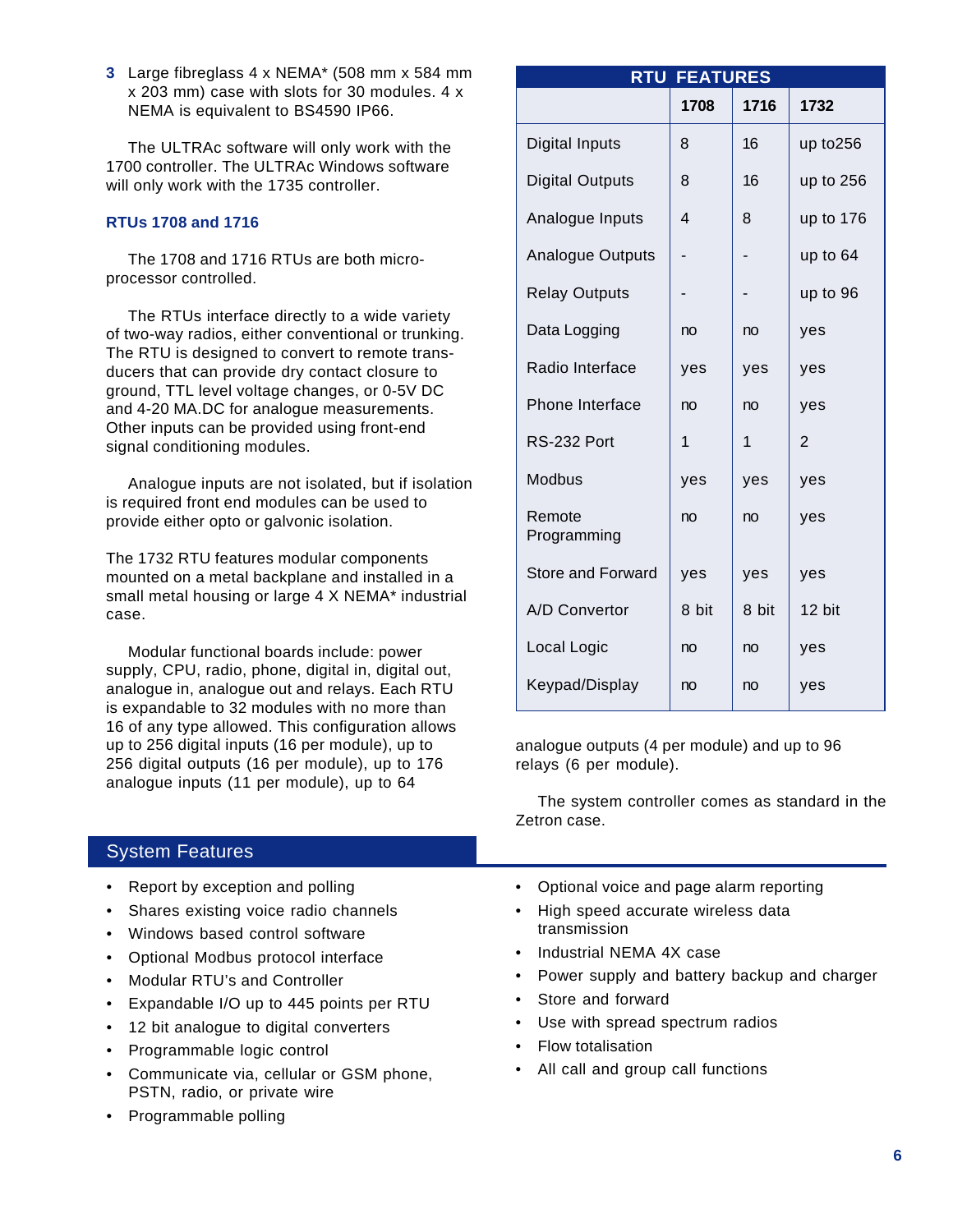# Questions and Answers

- **Q: Can the Data Acquisition Software handle all of the communications interface with the RTU allowing the administration module to amend whilst the system is on line and live?**
- A: Yes, there is no need to take the Data Acquisition Software off line to configure another RTU or to modify existing RTUs.

# **Q: What format is data?**

- A: Data is available either as ASCII or .mdb for MS Office.
- **Q: How can alarms be relayed to standby personnel either during working hours or out of working hours.**
- A: Alarm details can be sent to remote sites by printers or voice messages. Alternatively via a Pagem utility residing in the PC that sends alarms to the paging terminal, alarms can then be sent directly to an engineer in the remote site area reducing reaction times.

# **Q: How are the RTU's programmed?**

A: The 1732 RTU can be programmed with logical functions and calculations. The program is uploaded to the RTU from the PC based Configuration utility via direct connection to a serial port. Over the air (radio) via the 1730 controller or via the telephone/ modem interface for PSTN.

# **Q: Are communications available over dedicated lines, fibre optics, microwave links, PSTN and radio?**

A: Yes, to all of these transmission systems. Also voice communications and telemetry communications can be integrated, allowing existing customer voice communications systems to be used where suitable, providing a low cost solution.

# **Q: With the 1732 RTU, can both radio and PSTN interface be used on the same RTU?**

- A: Yes.
- **Q: With the 1732 RTU, with two methods of communications available, can one communication link be used as a standby in the event of a communications failure by the primary communications system?**
- A: Yes, this can be achieved via the central station, with the correct programming.
- **Q: Do all RTU's have intruder alarms with maintenance overrides and time outs?**
- A: Yes, this is available.

# **Q: Can the 1732 RTU communicate via Modbus?**

A: Yes, the 1732 RTU has modbus interface as a standard feature.

# **Q: Are existing ULTRAc RTU's compatible with the new central station?**

A: Existing 1708, 1716 units will work with the 1730 controller.

# **Q: Is there a dial, send and hold facility?**

A: Yes, can be provided on some systems.

# **Q: How many RTU's can be controlled by one central station?**

A: 1000+ RTU's of all types can be configured onto one central station.

# **Q: What is the accuracy on the analogue channels?**

A: Depending on the A.I. card used either 0.4% F.S.D. or 0.025% F.S.D.

# **Q: How easy is it to operate the system?**

A: A simple intuitive and consistent human machine interface (HMI) allows operators to quickly and easily assess fault conditions and to take control action to restore and retain the operational service.

# **Q: If PSTN is not available at a remote location, and radio communications are difficult, how could this be overcome.**

A: Zetron can overcome this problem by using a technique we call store and forward. This is achieved by sending the information to an RTU that does have radio access and where it is stored and forwarded to the controller. If radio access is still not possible, the signal can be routed through several store and forward sites until it is received by the controller.